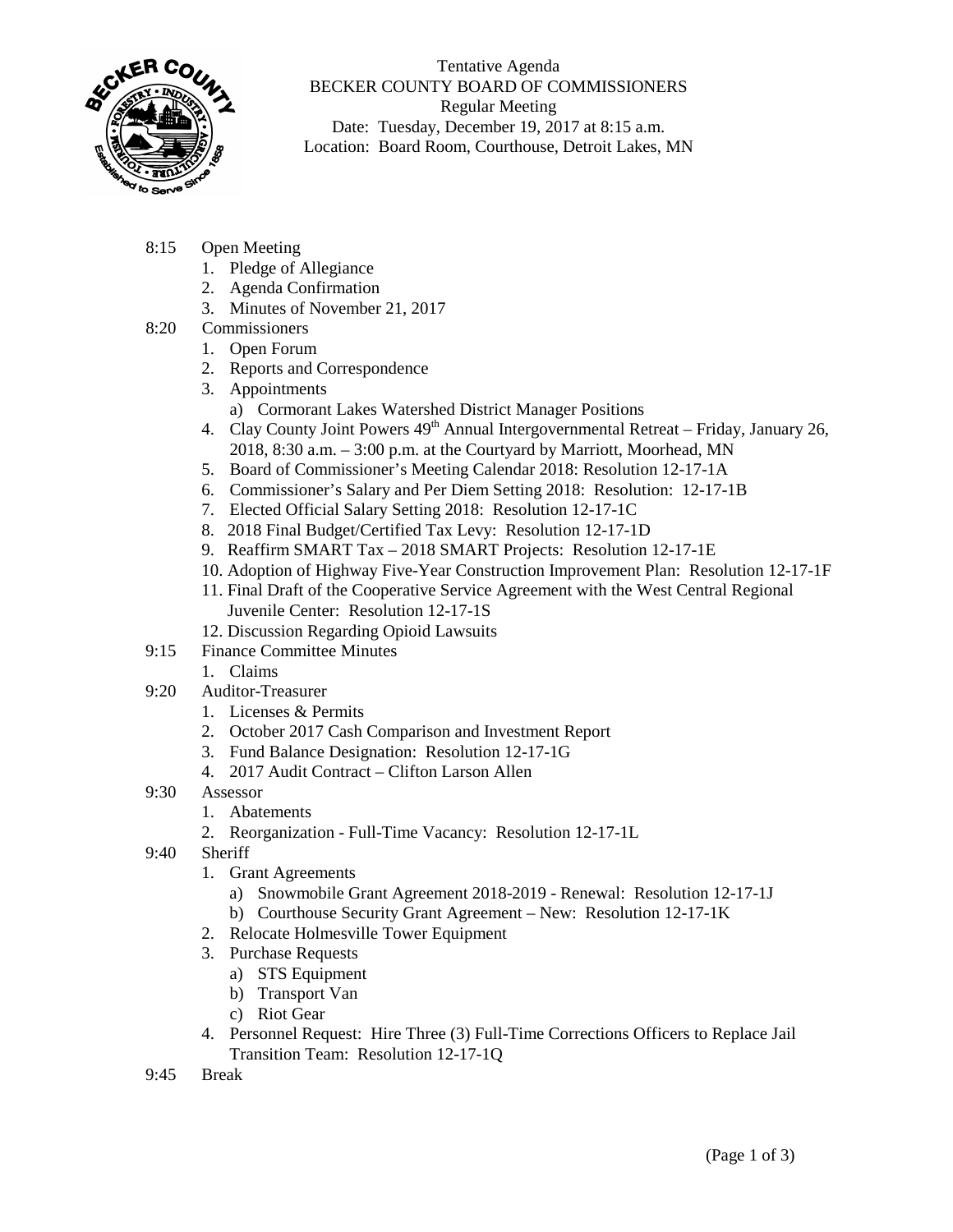

## Tentative Agenda BECKER COUNTY BOARD OF COMMISSIONERS Regular Meeting Date: Tuesday, December 19, 2017 at 8:15 a.m. Location: Board Room, Courthouse, Detroit Lakes, MN Continued

- 10:00 Human Services
	- 1. Personnel Request Financial Eligibility Specialist: Resolution 12-17-1I
	- 2. Contracts
		- a) Enchanting Events
		- b) Lakeland Mental Health
		- c) Lake Counseling Center
		- d) Otter Tail County
		- e) Solutions Behavioral Health
		- f) Stellher Human Services
		- g) White Earth
		- h) Lutheran Social Services
		- i) DAC
		- j) Sjostrom Homes
		- k) Family Resource Center Self
		- l) Family Resource Center Relative Search
		- m) Family Resource Center FGDM
		- n) Lakes Crisis Center (1) Positive Connections (2) Parent Support Outreach
		- o) Luther Social Services
		- p) Mahube Community Council
		- q) The Village Family Services
		- r) Someplace Safe
		- s) Rural Minnesota CEP
		- t) Lakes and Prairies
		- u) Kevin Niemann
		- v) Robert Strand
		- w) Father's Resource Program
		- x) IV-D Agreement: BC Attorney & BC Sheriff
		- y) Generations, Inc.
		- z) Clay County-Electronic Data Management System
	- 3. Addendums
		- a) Lutheran Social Services
		- b) Kevin Niemann
	- 4. Funeral Policy
	- 5. Child Welfare/Juvenile Screening Grant Approval
	- 6. Claims
		- a) Human Services
		- b) Community Health
		- c) Transit
- 10:10 Land Use Department Environmental Services
	- 1. Household Hazardous Waste (HHW) and PaintCare Contracts
	- 2. 2018 Solid Waste Haulers Licenses: Resolution 12-17-1R
	- 3. Support for Clay County Request for Bonding Bill
- 10:15 Land Use Department Parks & Recreation
	- 1. Application for Federal and State Trail Connection Grants